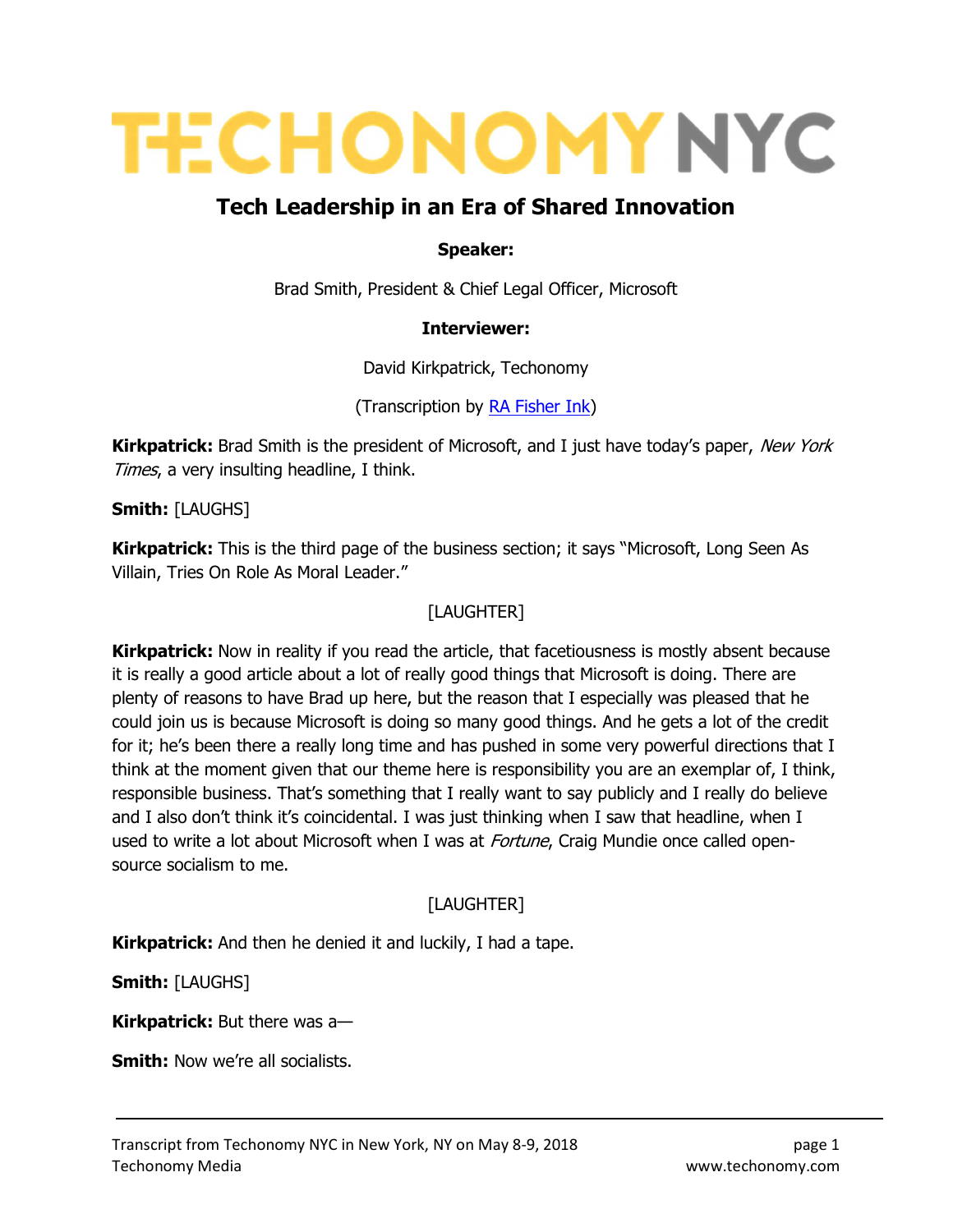**Kirkpatrick:** Now you're all socialists; it's good. So, why don't you start by just characterizing how we should think about Microsoft at the macro level, particularly in the context of the technology industry today.

**Smith:** I guess the first thing I would say is I think all of us in the tech sector and especially companies that have a global footprint you do have both an incredible opportunity and an extraordinary responsibility. I think if you look at the history of technology or just the history of business or just the history of humanity, you'd be hard pressed to find a time when a relatively small number of private sector enterprises have had the kind of global impact that we are seeing today. All of that is really exciting. I think that's part of what it brings people like all of you together. But the responsibility is sort of awe-inspiring. It's exciting to think about what it means to put that responsibility into action. We've spent a lot of time trying to distill it into three pillars that were focused on as a strategy for the company. One is around trust, which is about privacy, security, and AI and ethics. One is about economic opportunity and the way we see technology actually widening certain divides in society and how we need to address that to broaden economic opportunity. And the third is around societal challenges and how technology can help address these societal challenges, like sustainability or accessibility, what we announced yesterday.

But the one other thing that I would say, especially when I see an article like that, is it's great to see people look at what we're doing and recognize that we're trying to do the right thing. And at the same time every day I think, I'm constantly reminded of the leader of another tech company who said about five years ago as they started to fall under regulatory scrutiny, "We won't make the mistakes that Microsoft made in the 1990s; we've studied the mistakes that Microsoft made and we won't make those mistakes." We all make mistakes. What I always want to remind people at Microsoft, it's great to read that kind of story, but we all make mistakes. We're all human, hopefully we remember that and we make fewer mistakes, we make smaller mistakes and we recover more quickly from our mistakes. But the day you think you're not going to make mistakes is probably the day you're going to start driving off a cliff.

**Kirkpatrick:** Well the article holds your mistakes out as the reason why you're doing so well in a sense. There's a great quote, sorry, just you reminded me of it—

#### Smith: Yeah.

Kirkpatrick: "The irony for Microsoft is that they lost in search, they lost in social networks and they lost in mobile. And as a consequence, they avoided the recent pushback. It gave them the freedom to take the high road." Which I think is unfair considering your market cap is the second largest, as Martin pointed out, of any tech company.

#### **Smith:** Today we're number three.

**Kirkpatrick:** Number three. But that's pretty darn amazing for a company that is perceived as of the earlier generation. But my feeling having studied you and written about your company a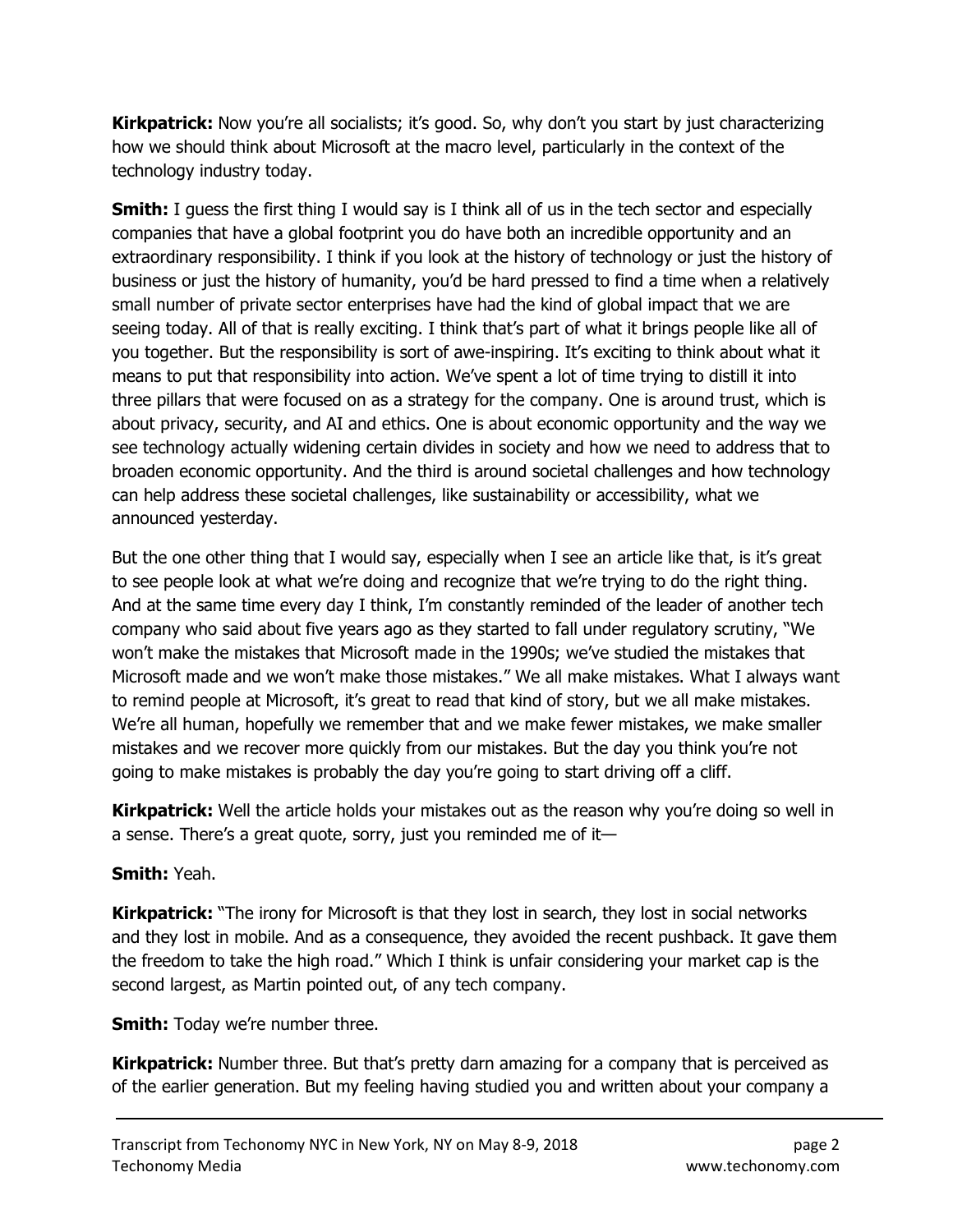tremendous amount is you really did learn from your mistakes. And I think that example of open source is a classic one. You really do embrace it now. Right?

**Smith:** Yes, that's true and I do, as I am quoted in that article as saying, think our mistakes made us stronger. I do think we were forced to mature. When you hit the kind of problems that we hit—that most people have now forgotten about, you know, frankly, the antitrust issues in the 1990s and the early 2000s—you either mature or you die, if you're in the tech business. And happily, we matured. I do think it gives us a greater ability both to be resilient in difficult times, as I always like to say. Everybody has their day when they're on the defensive. It's like, hey look, we had the government trying to break us up, this isn't nearly as big a problem. It puts problems in perspective. But, I do think in the tech sector, I like to say there's no greater strength than humility. Because it just forces you constantly to learn and adapt and that's the only key to longevity when you're in such a dynamic part of the economy.

**Kirkpatrick:** But there is this very interesting divide that has emerged in technology which has been referred to a number of times on this stage already this morning between what you would call real tech companies and advertising-driven companies. It is, increasingly, I think, being explored as a fundamental question. What does it mean, from a responsibility point of view, from a behavioral point of view, as a company, if advertising is your primary source of revenue, I'm just curious, do you see it that way, that there's a fundamental difference between what you do and companies that are primarily supported by ads?

**Smith:** I don't know that there's a fundamental difference in what we do; there may be a distinct difference in how we get paid. I think that's what it comes down to.

Kirkpatrick: But that's the driver of a lot of behavior.

**Smith:** It does. It can be. Yeah, I think in the world today, we're seeing multiple business models emerge for technology, clearly over the last twenty years that has changed substantially, and that's going to continue to evolve and I think there are going to be even more multifaceted opportunities for companies young and old. The truth is no matter what business model you have there is always a point in time when you face a question, do we make more money, or do we sacrifice and leave some money on the table for some other goal. It may be making more money in the longer term, versus the short term, it may be striking a balance that we feel is more sustainable as say a responsible, global company. What we are obviously seeing play out in some quarters is this tension between more advertising revenue and what that means to monetize people's personal data in a way that may cause people to feel uncomfortable.

**Kirkpatrick:** And monopolize their time.

**Smith:** Well, certainly there is this interesting question, and what I find interesting about that is it's not the first time that technology has been accused of this—let's just call it taking too much of people's time. We saw the same thing with television in the 1970s and 1980s. One of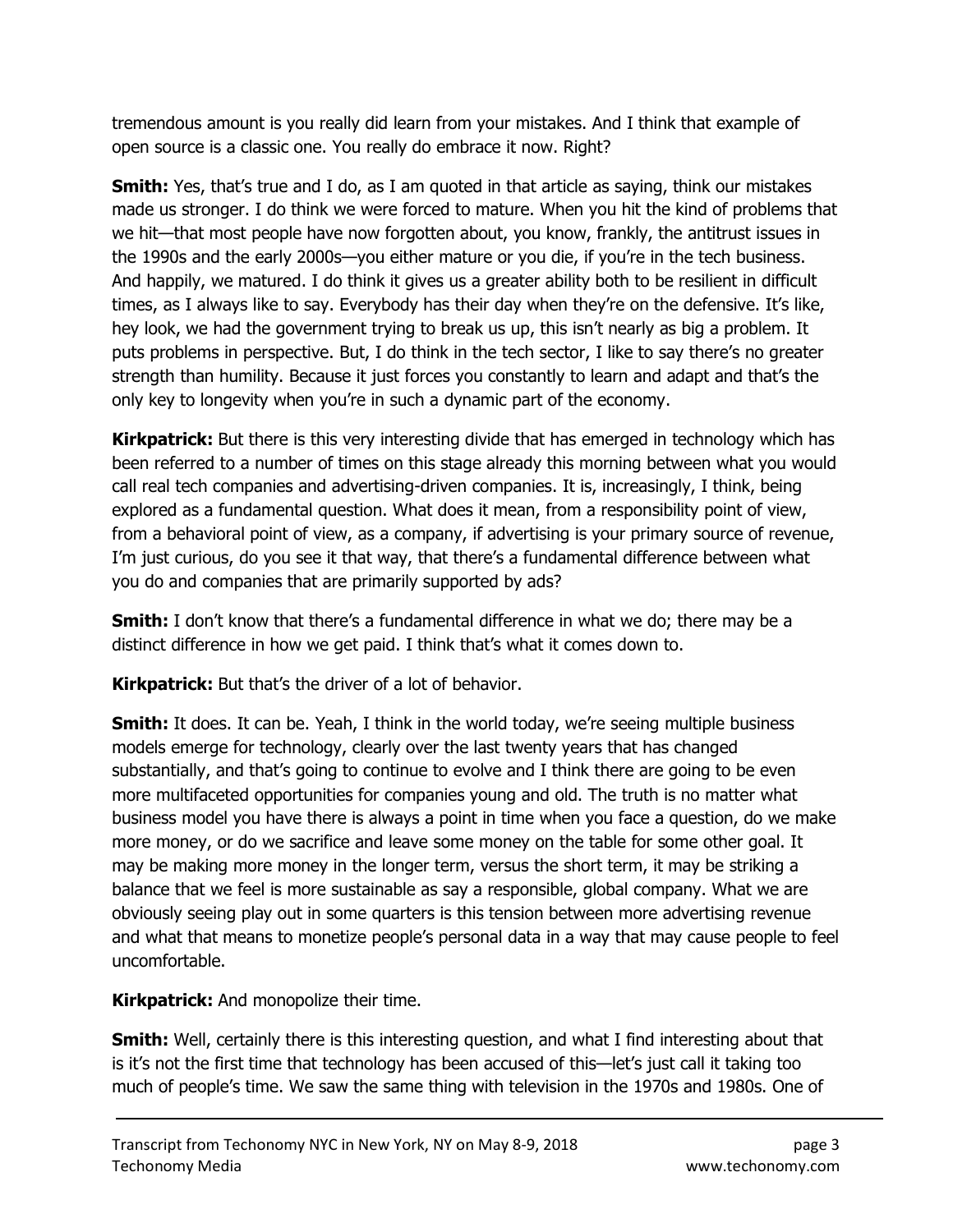the stories I have been sharing with Microsoft execs internally this spring is an article that was published in 1946. It was called, "1946; The Year Of Rebellion Against Radio."

## [LAUGHTER]

## Kirkpatrick: Really?

**Smith:** Basically saying—and it frankly speaks to many of the themes you're talking about here because the advertising was then being driven by, radio, was being driven by advertising. It had become more of a mass market; it's what led to the regulatory backlash against radio that we then took for granted for a generation. So, you always have these tradeoffs. One shouldn't think that only advertising-based companies have a set of tradeoffs, but they're more pronounced at the moment, they're more in the headlines at the moment. Because it's pitting people's privacy rights and data, I think we're all paying more attention to it, which is not bad.

**Kirkpatrick:** Okay, I want to get to some global things in a minute, but while we're on business models, Microsoft's doing an extraordinary job with cloud services at the moment. You're now really giving Amazon a run for their money and I think that's increasingly recognized, which makes them nervous. But it's also very interesting to me the recent set of principles that I know you personally spearheaded about how to conduct that business. Would you just briefly talk about that and why you did it? And then I'll ask you a question or two.

Smith: Sure. First of all it's fascinating to see yet another wave of technology innovation and what it means for our business, our business model and businesses around the world. Namely every company as we know is transforming through digital technology. What it means is if you're a company like Microsoft, is we're no longer just selling software or solutions to our big customers, we're actually innovating with them. We have consultants and others, our engineers increasingly, helping co-create technology.

So, one of the interesting questions that arises is, in part, if you're a customer, you worry about is this tech company going to end up learning from me and then entering my market and competing against me. In part, to allay that concern, because it's not where we see ourselves going, we like to say, "We're not going to make cars, we're not going to sell groceries," and therefore we said, we'll embark on this initiative where when we co-create technology, the customer will own the patent rights. The customer will own the design rights. We'll get a license back but only so that we can deploy that invention in a certain defined category of platform services, like Azure. But other than that, we can't use that technology to go into that business in any kind of verticalized way. What we're finding is that customers say, "Yeah, that's basically what we were looking for. We want to be able to create with you and know that we're in our business, you're in your business, it doesn't mean that we'll always stay separate, but we own our intellectual property rights, Microsoft doesn't."

**Kirkpatrick:** Okay, so was that intended to pose a fundamental contrast to one other company? Because Amazon hosted Netflix and then went into direct competition with them.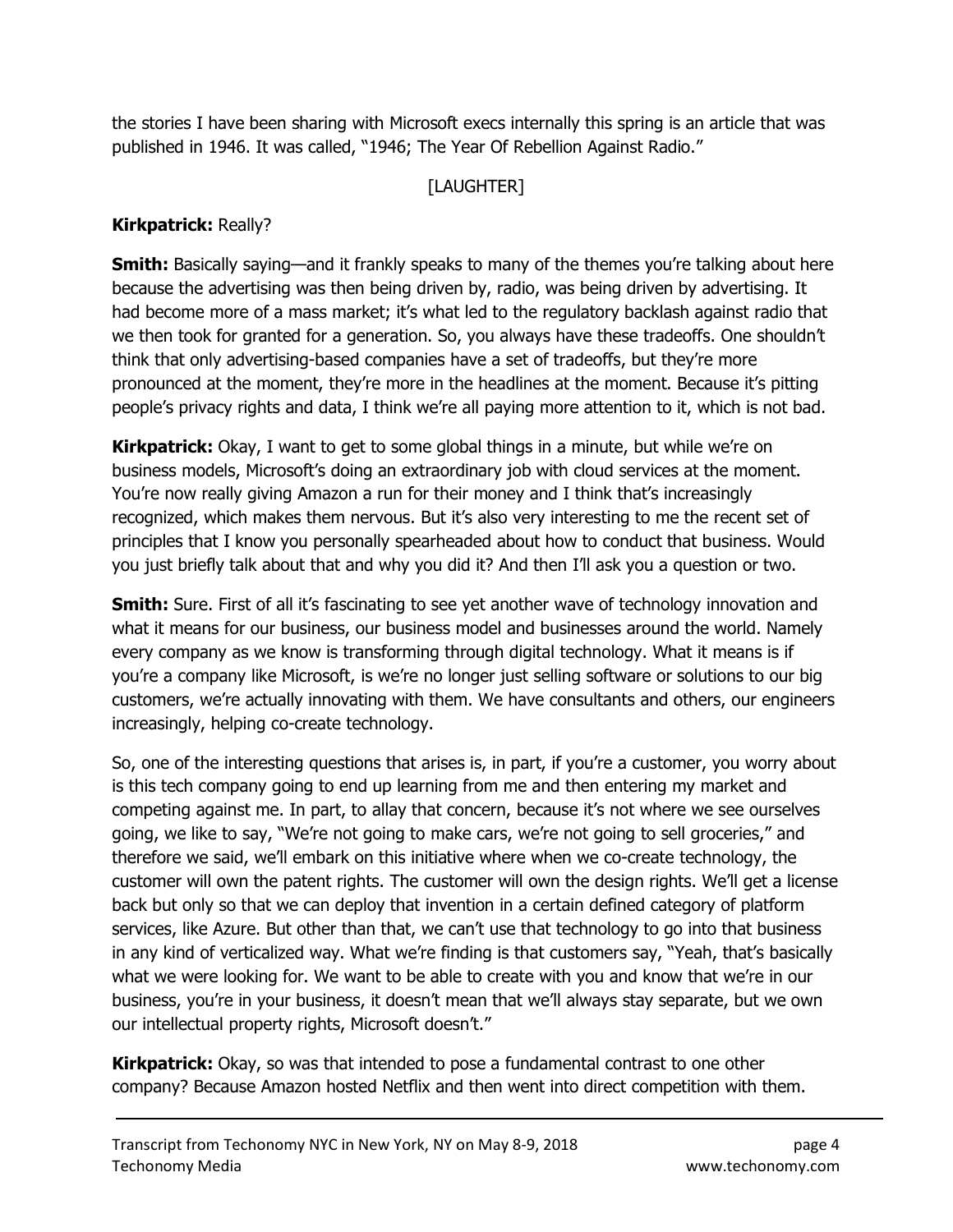Amazon sells products for everybody, identifies those that are selling best, and then builds house-brand, generic products in order to interest many of those markets. That's a known thing that that company does over and over again. Is it in order to distinguish yourselves from Amazon, that you're doing that?

**Smith:** I would say that is one thing that has resulted. Frankly, it was designed to address questions and concerns we were hearing from customers. Interestingly, as I was travelling the world last fall, every time I would visit one of our subsidiaries and meet with the leadership team and the very first question they would ask is, "Can you all give us something, so we can set these concerns to rest?" I do think that one reason more customers had these concerns is some of the phenomenon that you're describing. And if it does differentiate us, well, you always like to be differentiated from your competition. But it was really driven directly by customer request to come up with something that was simple and that our sales force could use around the world.

**Kirkpatrick:** It does seem like cloud is an enormous opportunity for you guys as every company is moving there and you have such a good technology reputation. But let's talk about law, which, you're a lawyer. You ran Microsoft's legal department for much of your career, and you've done a lot of things that are sort of uniquely aggressive to stake out a global position on how you think companies and governments ought to interact in this global age in where companies are so often global and governments are not. Talk about how you think about that and some of the things that you've done that you think are most noteworthy.

**Smith:** It's interesting we've found ourselves thrust into these issues initially in 2013, one month after the Snowden revelations. We wanted to share more information publicly about the kinds off national security orders we were getting. The government was telling us we could not. So, we filed a lawsuit arguing that we had a first amendment right to do that. Ultimately, it was President Obama's personal intervention that led the Justice Department to settle that case with us in early 2014—

Kirkpatrick: Wow, I didn't remember that.

**Smith:** It opened a door to go share more information. We ended up filing four lawsuits over five years against the federal government, so that we could either stand up for our customers' privacy rights, and say no to certain search warrants, or redirect them to customers or publish more information. Now, interestingly, that, in a way ended up creating a foundation for what became rapidly a new generation of issues in the Trump administration. And there again, you sometimes find yourself just thrust into things suddenly, one month, less than one month after the inauguration, there was the travel ban, everybody in the industry was thrust into that. We all found ourselves working together in more concrete, constructive ways. Competitors coming together. We have followed that with a lawsuit of our own, where we have combined with Princeton University to sue the federal government over DACA. And we were encouraged that just a few weeks ago, we won what is the farthest-reaching district court decision that would just suspend DACA entirely and open the door for people to come and file new applications.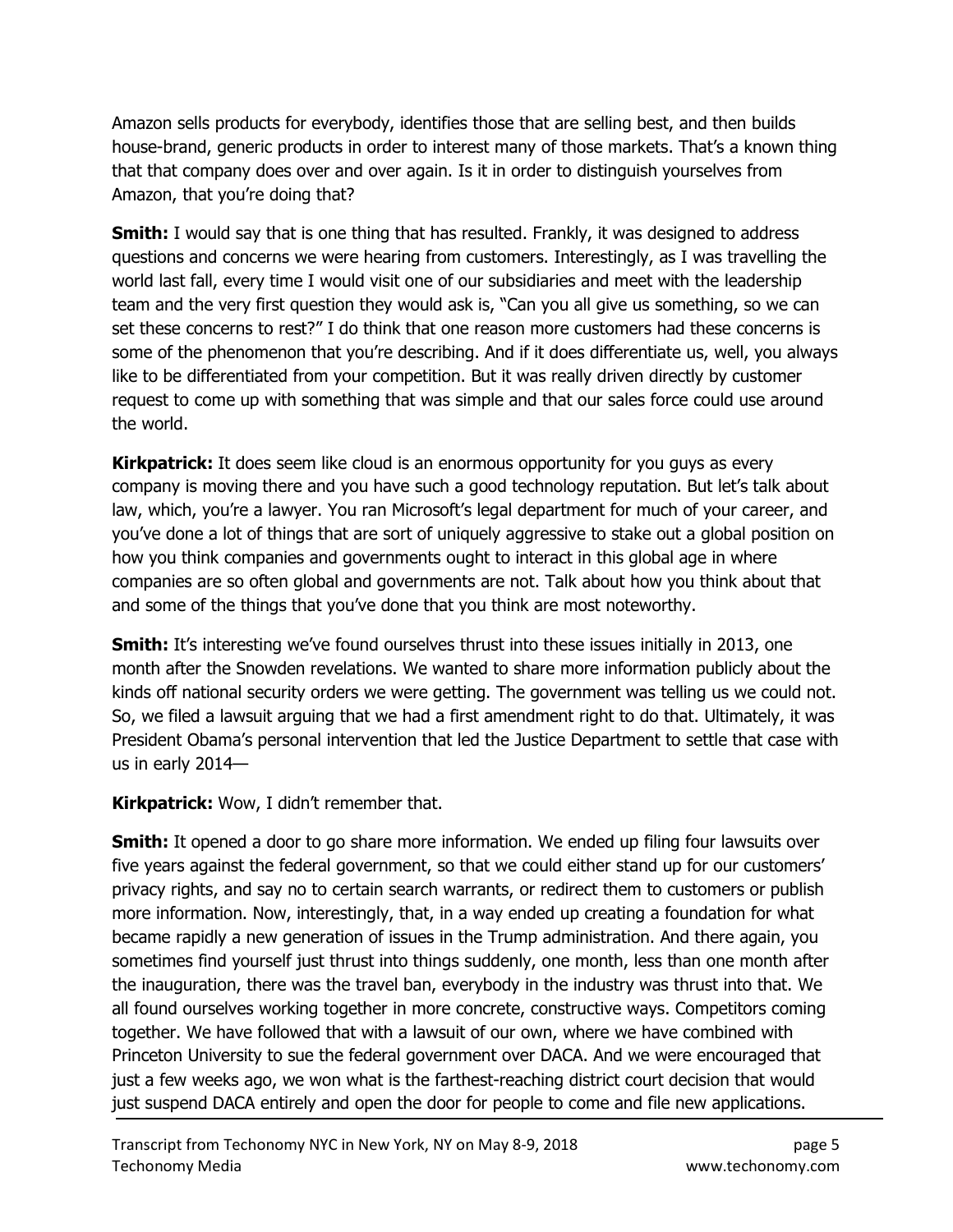**Kirkpatrick:** That's a big deal.

Smith: So, yeah. Those—to speak to your—

**Kirkpatrick:** Not the thing you think Microsoft is going to be leading, by the way.

**Smith:** Yeah. It shows, that law is one very important part of how society and technology intersect. You know, there's issues of law; there's issues of broader public policy, a lot of these are fundamentally issues of international relations. And there are broad societal questions. Just for the public at large, you ask, are people spending too much time using technology? Ultimately, that is something that can be impacted by law, regulation, and policy and ultimately everyone in their home at their dinner table. And it just, I think, reflects the sweep of these issues today.

**Kirkpatrick:** Well, let's just look a little bit at some of these global things because you recently organized a number of technology companies, I think Microsoft really did take the lead. On like thirty-some companies—

Smith: Thirty-four.

**Kirkpatrick: Thirty-four companies.** 

**Smith:** We call it the Cybersecurity Tech Accord.

**Kirkpatrick:** Thanks. What is it?

**Smith:** It is an agreement that 34 companies initially signed, and the number is continuing to grow—

**Kirkpatrick:** Facebook was one of them. Not Google.

Smith: Not yet. But we'll see. But there's four principles that we all signed up for together. The first is that we would all protect customers, regardless of their technical acumen, fundamentally regardless of their nationality, it puts a stake in the ground and says look we have a global responsibility when we release patches to make them available to everyone and protect customers everywhere.

**Kirkpatrick:** Not pick and choose governments or countries, which

is a risk.

**Smith:** It is. It is, and this is not the whole thing is not without at least a little bit of controversy in some quarters because we live in an age where some people and some governments and some countries say, "What do you mean you're helping everybody? You should just be helping us." The second principle says we're not going to help any government attack on innocent citizens or enterprises. And especially in the wake of the two biggest cyberattacks last year, being both government launched, it was the WannaCry attack in May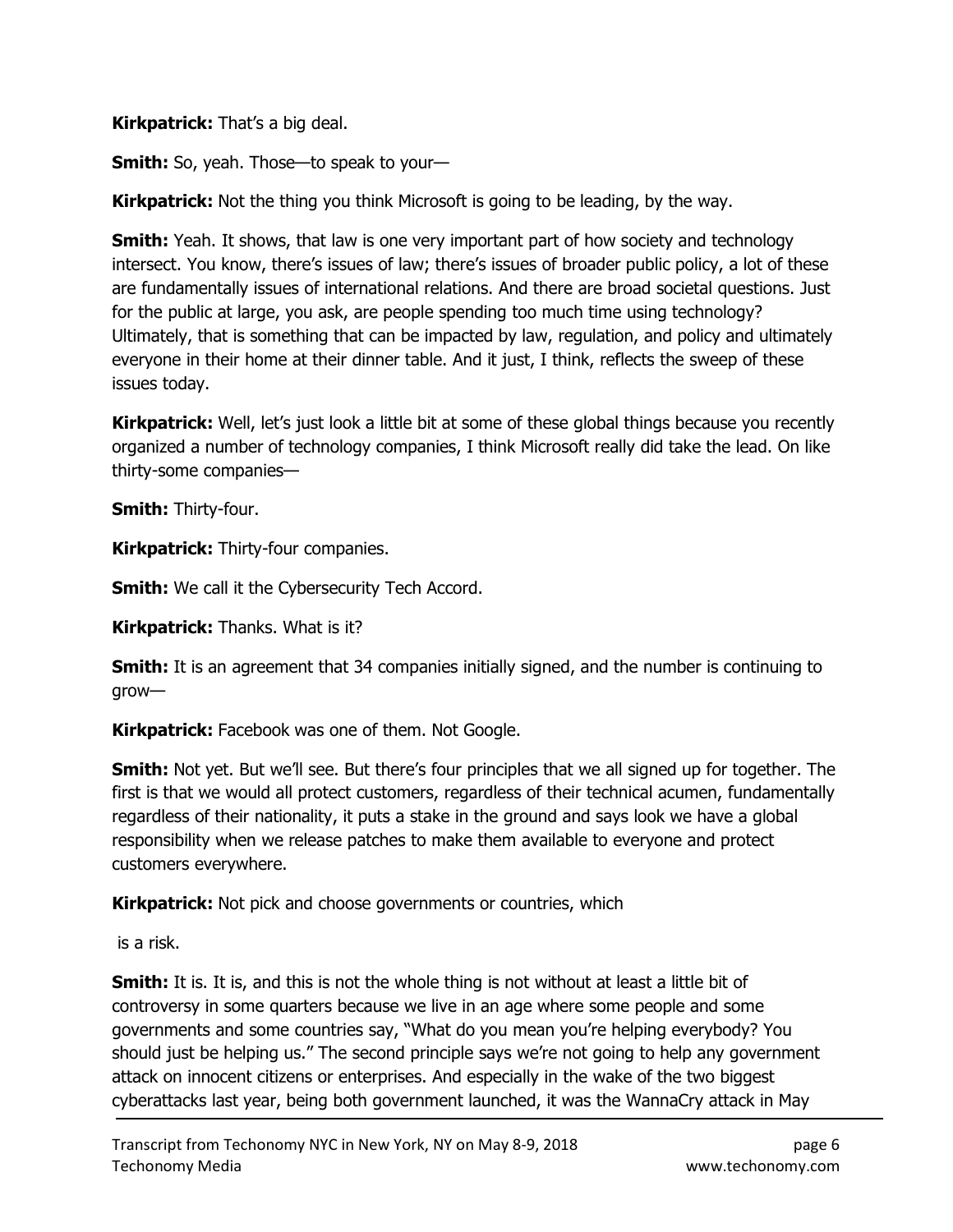and the NotPetya attack in June, these companies say, "We will not help governments launch those kinds of attacks.

Kirkpatrick: Were those both North Korea?

**Smith:** No. The first one was North Korea, the second was Russia.

And then there are two other principles that really are about how we're going to work together to put these into practice. One is that we're going to collaborate more closely, share more information with each other, and that we're going to invest together to build the resilience in cybersecurity capabilities of the entire ecosystem. Which in practical terms, often means smaller businesses and nonprofits, where just the state of cybersecurity protection may not be as strong.

Kirkpatrick: One of the things you and I have discussed before and it's a big issue for us at Techonomy, is this weird contradiction between global business and national governments. Especially at a time when the internet is globe-spanning and a number of other phenomena are truly global, we do not have global regulatory institutions, global oversight institutions. Do we need them? And how do we get to them? I mean, I take it for granted we need them in some way, if we could get them. Do you agree with that first of all?

**Smith:** I generally do. I mean, first of all the principle I always like to start with is that no one should be above the law. No individual, no government, no company. Now we get into one of the great contrasts and even tensions of our time. All laws, almost all laws are still territorial. They're national. They're implemented; they're decided upon by single governments. And yet we live in a world where technology and technology companies and other companies in the economy are global. So, one of the great tensions of our time is how do you ensure that global actors remain accountable in a world of national laws? How do you, in particular, evolve the law? How do you evolve policy or regulation in this manner? I think it means that at times, one of the things I like about the tech accord is it gives us the opportunity to start to articulate some global principles. As you build a consensus around global principles, you have the opportunity for them to find their way into what may be national regulations. It may be continental regulations if you're thinking about the European Union; they may become the building block for what will become global agreements over time, but I think when people look back two or three hundred years from now, they're going to look at the  $21<sup>st</sup>$  century as a century where one of the defining features was this tension between globalism and nationalism. Obviously, you see it playing out every day in politics in the United States.

**Kirkpatrick:** So, do we need some truly, a true global convention on cyberspace that brings government and businesses together to talk about this weird dichotomy and how overcome it and work together at a global level?

Smith: Well, I think the answer is emphatically, yes. And we have called for that and we have to keep in mind that it is a long-term vision. The first thing we have to keep in mind is we did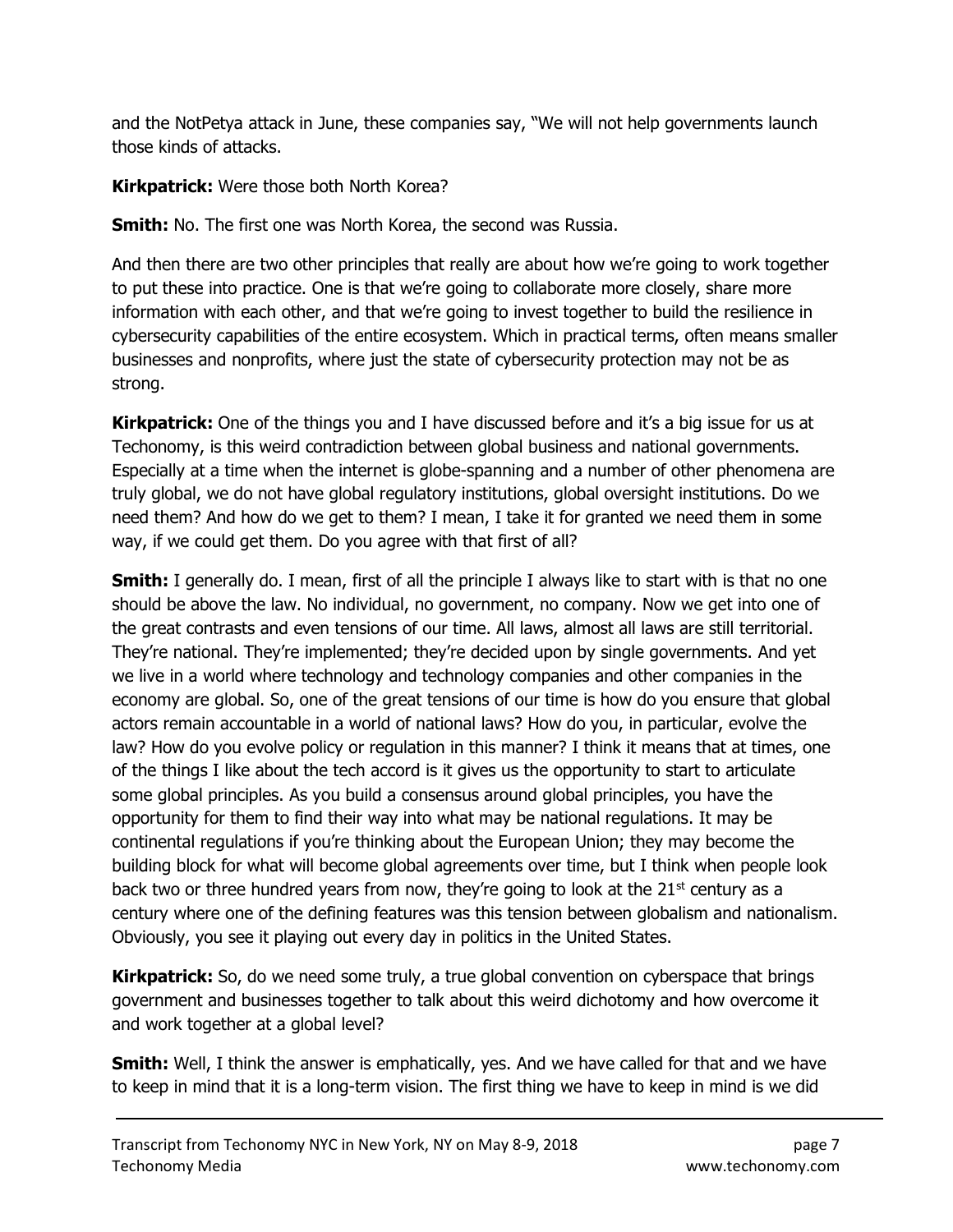inherit some very important global conventions from the  $20<sup>th</sup>$  century. And in my mind, one of the most important was established in 1949 when the world learned from the horrors of World War II and adopted what was called the Fourth Geneva Convention. It said that every government around the world has not only a moral responsibility but a legal duty to protect civilians, even in times of war. Then when we see North Korea launching a WannaCry attack that disrupts 19,000 hospital patients in the United Kingdom, you see a government attacking civilians in a time of peace. And so, what we've said is let's build on the law that exists today, like that convention, like the United Nations charter, but then let's identify the gaps and fill them in. We need a new Geneva Conventions as we've said. We need new digital Geneva Conventions that will protect civilians around the world from these kinds of attacks. And I think, interestingly, as you have pointed out, and that is where the tech sector accord fits in, we need principles not only for governments in the world today, we need principles for companies as well.

**Kirkpatrick:** We really support that here at Techonomy and we want to do anything we can to drive that forward. One of the things I know you really think a lot about, and we don't have tons of time, but is how technology is affecting social divides and what we ought to do about it? So, talk about that briefly. I want to take a question or two from the audience but how do we think about that?

**Smith:** Well, I would say that there's three things we should all keep in mind. First as jobs become more digitized—and studies show that all jobs are becoming more digitized—what it obviously puts a premium on is people who have digital skills. Then you realize that there are two areas of technology that I think are exacerbating the divides that we care about in this country and others. If you think about the gender divide, the racial divide, the economic divide or the urban/rural divide. And then look at where digital skills are being adopted today. If you look at who is taking computer science in high school, if you look at who is graduating with a computer science degree in the United States in college, what you see is that the group that is acquiring these digital skills is more white, more male, more affluent, and more urban than the population as a whole. So, digital skills are exacerbating these other divides. The same thing is happening with broadband. If you look at where broadband is available, or being adopted, it is available to people who are more affluent, more white, and more urban than the population as a whole. So, I think we have to start by recognizing that a lot of what we talk about in politics in the United States today is in fact being heavily influenced by these two technology trends. And we need stronger public policies and private sector action together to try to close these divides. If we fail to do that, all of these other divides are going to get larger not smaller.

**Kirkpatrick:** Wow, that's a great way of putting it and very eloquent. There are plenty of things on my list but I'd like to give the audience a chance to chime in. I see my friend, David Lee, over there with his hand up.

Lee: My name is David Lee from MPowerUSA. Brad, I thank you for the consistency of your nuanced discussion. We were at Rise of the Rest in March in D.C. You touched on regulation.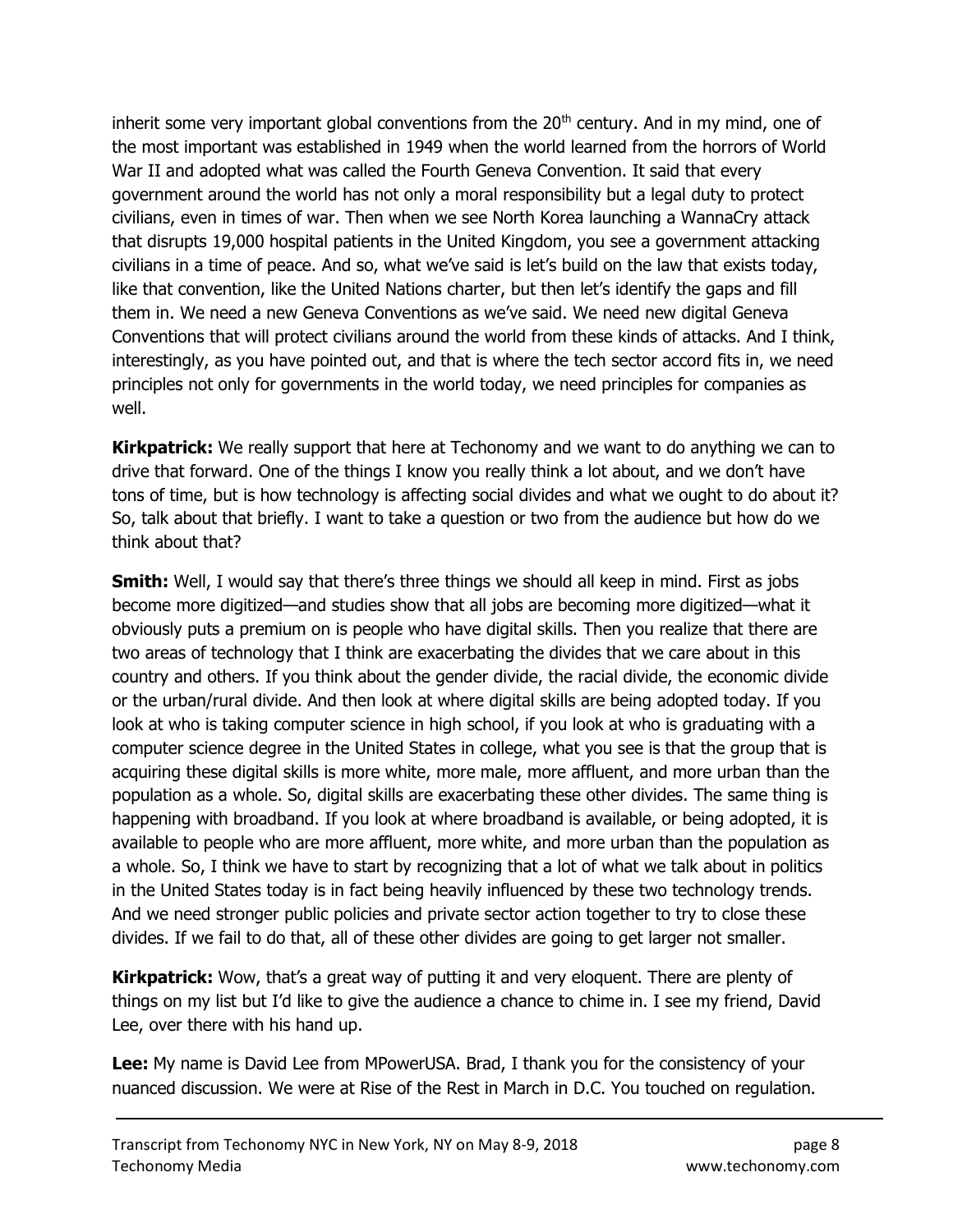You talked about policy a bit, I didn't hear you speak on the [Microsoft] TechSpark initiative and the things that you are doing in six states. MPower is very active in the innovation, entrepreneurship and just generally bringing, I guess, some gravity around the digital divide which is happening. We don't have skilled workers moving into these professions.

Can you talk about the relevant role and outcomes you feel these states and I don't want to get to big global, but what can these state officials do to shape true policy? The things you're doing at Microsoft are really tremendous. What is their role in regulation? Smart regulation. To make these initiatives happen, because it is not on the private sector by itself.

**Smith:** Well, I would say there are three areas that are really important opportunities for state governments in this space. Number one is rural broadband. I do think that some states are starting to focus larger public sector investments, as they should, at specific rural counties that don't have broadband access today. I think that the smartest public funding goes to reduce the cost of capital, basically the capital investments made especially by smaller telecommunications companies so that they enter this business. I think the second thing that states really need to drive is public education around coding and computer science. You know, there are 42,000 high schools in the United States. Last year the number that offered the AP class in computer science was 7,665. So, less than 20 percent. And there are a variety of state initiatives that can be taken in that space.

The third and broadest and looming question for, in particular, state governments across the country is fundamentally about the social contract that exists in this country. If you think about the laws that we think about today, having a minimum wage, having certain health and safety standards, having certain rights around benefits, or even social security and retirement. All of these are fundamentally based on the technology and ways of working of the first half of the  $20<sup>th</sup>$  century. And I think that all of us in the tech sector, I just believe we need to be incredibly mindful of the fact that as we are creating these new platforms. Whether it is an Uber or an Amazon, Turk or anything, we just have to ask ourselves: Do we fundamentally want to create a world where people get up and put in an hour's hard work and fail to earn the equivalent of a minimum wage? Because when you have people who are not working as employees, as tech companies are arguing, they don't get that kind of entitlement. And I don't think that's what people want when they go to work in a tech company in San Francisco or anywhere else. And we have to ask ourselves, what is it that it will take for us to do what we should do as companies, but what is it that it will take as governments and it will be at the state level and that will ensure that the workers of the  $21^{st}$  century don't end up losing what people have taken for granted in this country for a hundred years.

**Kirkpatrick:** Wow, that was great. We can probably get both of you real fast. Why don't you both ask your questions?

**Grossberg:** Hi there, Adam Grossberg, great discussion. How do you embed this into the ethos of Microsoft when you've been through so many changes? How do you incentivize different businesses to make sure that this is part of the fabric of what you do?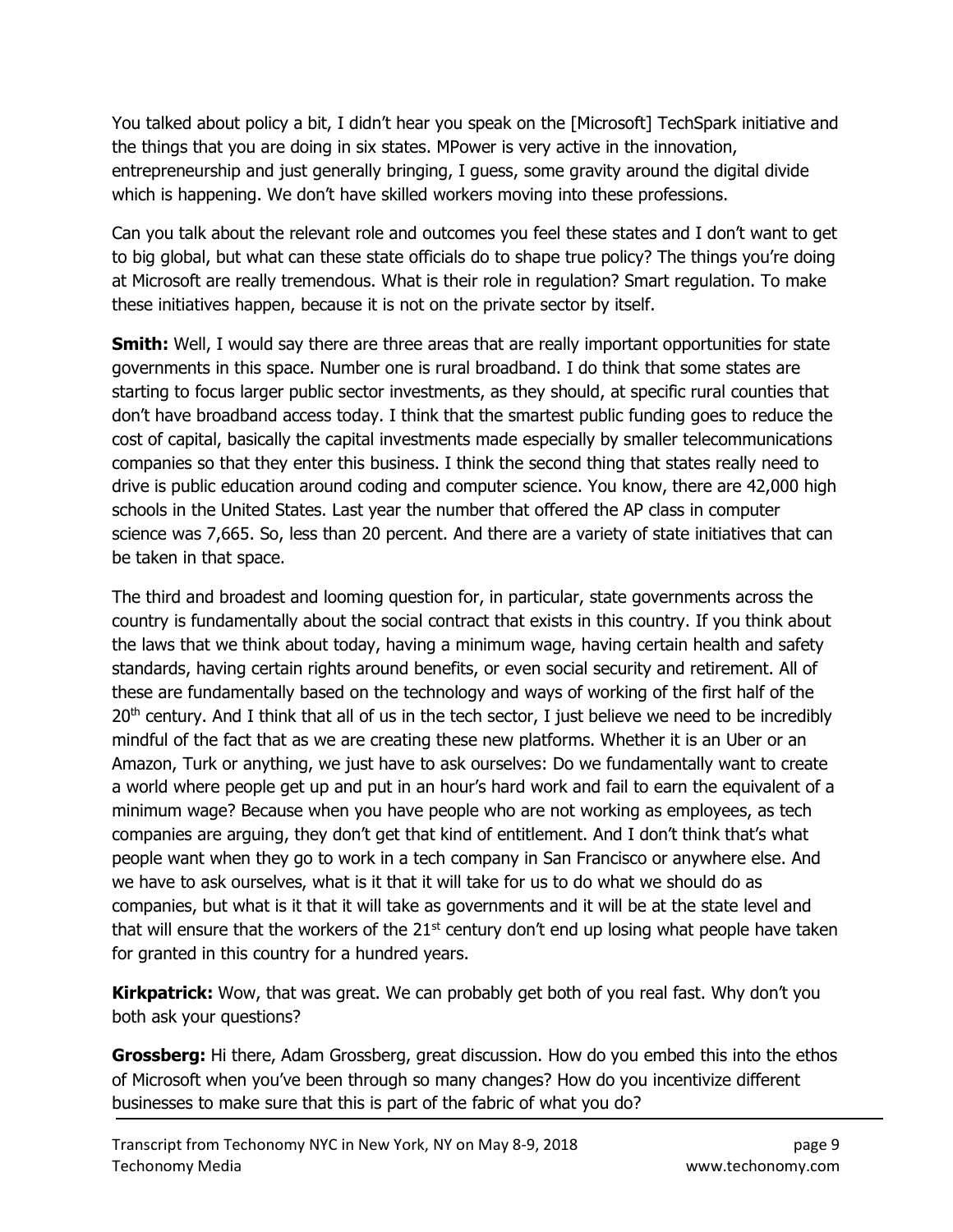**Attendee 1:** Completely different topic. One of Microsoft's biggest businesses is what you used to call productivity software and Office. Historically productivity advances have been the thing that have improved wages on the low end of the spectrum and things like that. What can Microsoft do to make productivity grow faster? It's been very slow lately.

**Kirkpatrick:** Oh, you care about that issue. Oh, those are two interesting questions.

**Smith:** Two very different questions.

**Kirkpatrick:** They might be knit together if you're really creative.

**Smith:** Boy, this is-

## [LAUGHTER]

**Smith:** This is like the Ph.D. oral exam. No, I actually do believe that we, hopefully, are at, on the cusp of a new era of using technology to enhance people's productivity. We see it across the board, you certainly see AI leading to automation of a lot of basic tasks, so much so that we're going to see productivity rise and have to worry about people who are displaced. But say for professionals, we definitely do see an era where technology is creating more, we hope, productive meetings. The ability to help people be more creative, find the data they are looking for, I think we're all going to be using AI tools five years from now to get ready for meetings, and to make decisions, and write, and create, in ways that we are not today. On your other question, it is a fascinating question, because when you have a company of 120,000 people, it's easy to walk into work every morning and ask yourself, wow, I wonder what's going to go wrong today?

**Kirkpatrick:** Especially when you're the lawyer.

## [LAUGHTER]

**Smith:** Yeah. Fundamentally, what we have found is this, first to really define a set of principles that will govern how we will make decisions. So, increasingly, you'll see us articulate four principles around what we think it takes to have a trusted cloud. We have these six principles around the shared innovation initiative, and we do use those as we then make difficult decisions. There was a decision, sometimes the most difficult decisions do end up on my desk, and there was a principle where we said we would stand up for customers and contest a particular issue in court and there was a day when our litigators came and said, "Look, we don't want to fight this one, we're gonna lose." But we said we would fight it and I remember the conversation and I said, "Look, I'm okay being a loser, I'm just not okay being a liar." Let's keep that in mind. We will stand up and there will be days when we will lose.

## [APPLAUSE]

**Smith:** You know, so, I do think that the more one can, in business and elsewhere, articulate principles, share them, and then show that you actually act on that basis, it helps. The other